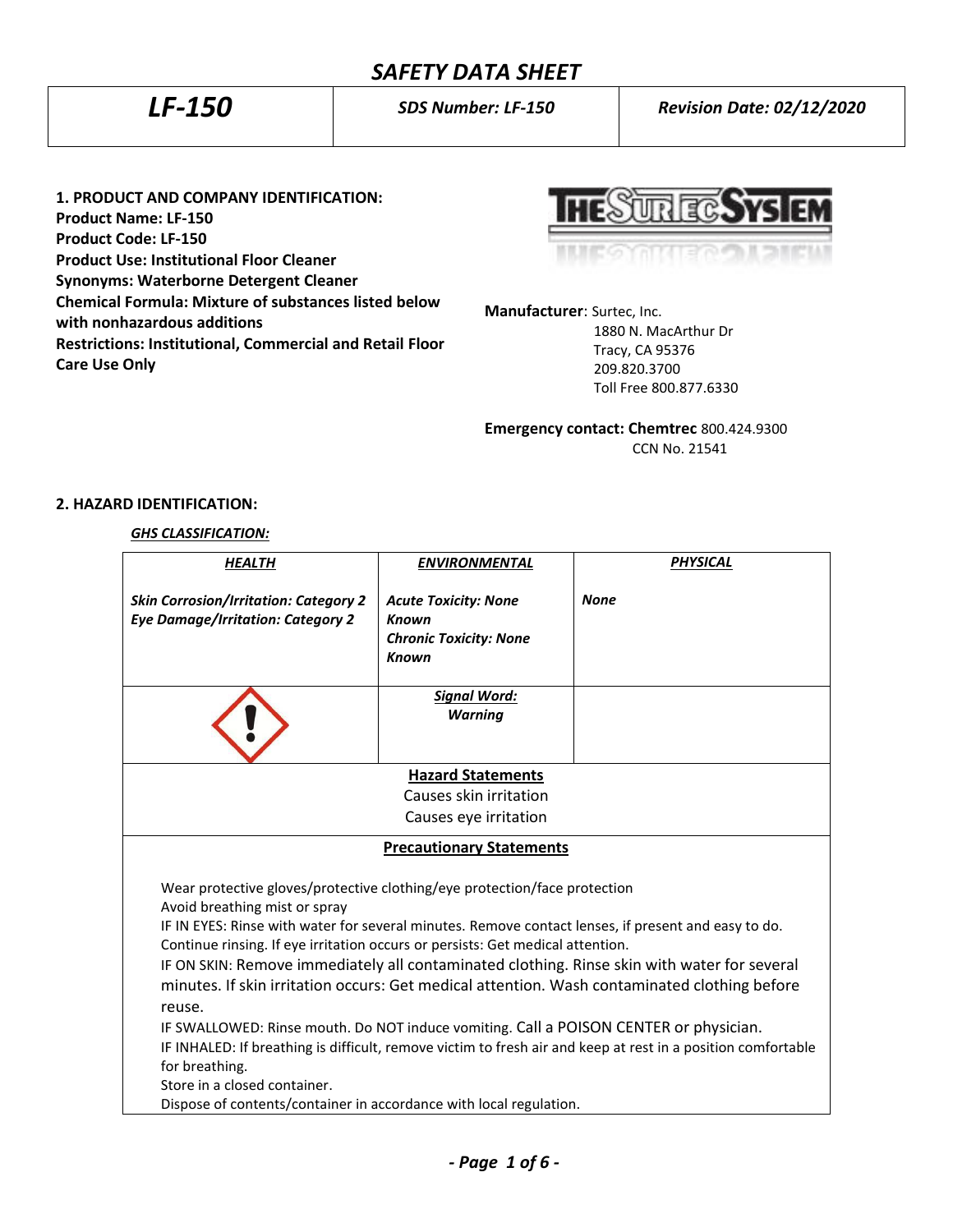| <b>LF-150</b> | <b>SDS Number: LF-150</b> | <b>Revision Date: 02/12/2020</b> |
|---------------|---------------------------|----------------------------------|
|               |                           |                                  |

# **3. COMPOSITION/INFORMATION ON INGREDIENTS:**

| <b>INGREDIENT</b>                                                 | CAS NO.    | <b>PERCENT</b> | <b>HAZARDOUS</b> |
|-------------------------------------------------------------------|------------|----------------|------------------|
| 2-AMINOETHANOL                                                    | 141-43-5   | $1 - 2%$       | YES              |
| ALCOHOLS, C6-12, ETHOXYLATED PROPOXYLATED                         | 68937-66-6 | $4 - 6%$       | <b>YES</b>       |
| ALCOHOLS, C10-16, ETHOXYLATED PROPOXYLATED                        | 69227-22-1 | $1 - 4%$       | <b>YES</b>       |
| PHOSPHATE ESTER OF ETHOXYLATED ALCOHOLS                           | 68130-47-2 | $1 - 2%$       | <b>YES</b>       |
| SODIUM TRIPOLYPHOSPHATE                                           | 7758-29-4  | $2 - 3%$       | <b>YES</b>       |
| SODIUM METASILICATE                                               | 6834-92-0  | $0.5 - 1%$     | <b>YES</b>       |
| DIPENTENE (TERPENE HYDROCARBONS)                                  | 68956-56-9 | $1 - 2%$       | <b>YES</b>       |
|                                                                   |            |                |                  |
| Exact Percentages are being withheld as trade secret information. |            |                |                  |

## **4. FIRST-AID MEASURES:**

*Eye Contact:* Rinse with water for several minutes. Remove contact lenses, if present and easy to do. Continue rinsing. If eye irritation occurs or persists: Get medical attention.

*Skin Contact:* Remove immediately all contaminated clothing Rinse with water for several minutes. If skin irritation occurs: Get medical attention. Wash contaminated clothing before reuse.

 *Inhalation:* If breathing is difficult, remove victim to fresh air and keep at rest in a position comfortable for breathing. *Ingestion:* Rinse mouth. Do NOT induce vomiting. Call a POISON CENTER or physician.

## **5. FIRE-FIGHTING MEASURES:**

*Fire Extinguishing media:* Use water spray dry chemical, carbon dioxide or regular foam. Move containers away from fire area if can be done without risk.

## *Hazards during fire-fighting:*

Containers may rupture when exposed to extreme heat.

## *Protective equipment for fire-fighting:*

Wear NFPA-approved self-contained breathing apparatus, helmet, hood, boots and gloves.

# **6. ACCIDENTAL RELEASE MEASURES:**

## *Personal precautions:*

Use recommended personal protective clothing and equipment. To prevent slipping, do not walk through spilled material.

## *Environmental precautions:*

Follow all Federal, State and Local regulations when storing and disposing of substances. Do not allow material to run off of work area, and material should be absorbed, collected and disposed of in accordance with regulations. Keep product from entering storm drains. Consult local and federal guidelines for proper disposal of these materials. *Cleanup:*

*- For small amounts of released material:* Mop or vacuum up then transfer to suitable container for disposal. - *For large amounts of released material:* Dike around spilled material to contain. Spilled material may be mopped or vacuumed up, then transferred to plastic containers for disposal.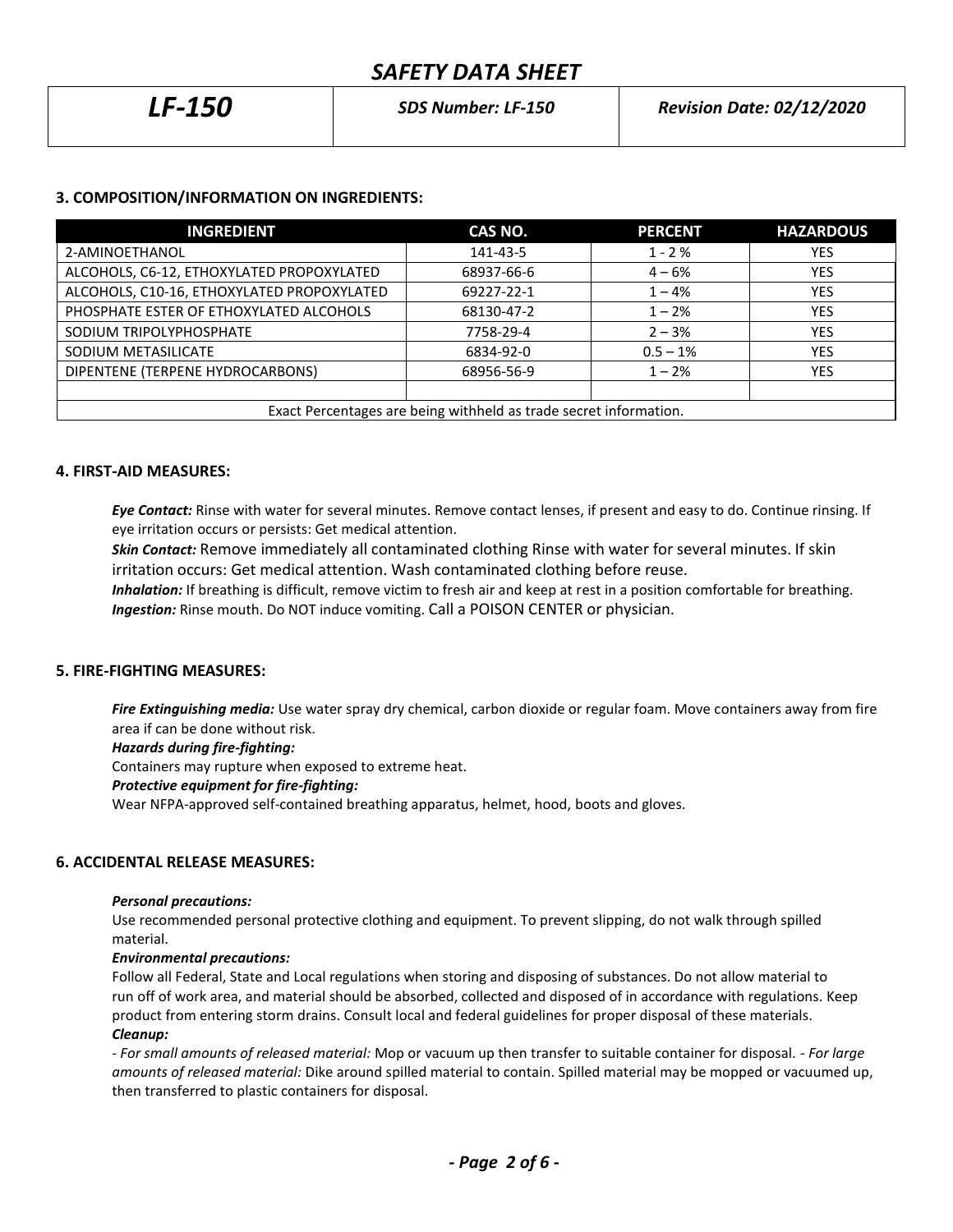# *SAFETY DATA SHEET*

## **7. HANDLING and STORAGE:**

#### *Handling:*

**General advice -** No specific measures are necessary provided product and recommended protective clothing/equipment are used correctly. Do not mix with other chemicals. This is a commercial product, not intended for home use. Keep out of reach of children.

## *Storage:*

**General advice -** Protect against physical damage. Store in tightly closed containers in a cool, well ventilated area. Do not allow product to freeze.

## *Shelf Life:*

12 months

# **8. EXPOSURE CONTROLS and PERSONAL PROTECTION:**

#### *Advice on system design:*

Provide local exhaust ventilation to control vapors for published exposure limits.

## *Personal protective equipment (HMIS rating 'B'):*

**Eye protection**: Wear safety glasses with side shields or safety goggles to prevent exposure or full face shield if splash hazard exists.

**Skin protection**: Chemical-resistant gloves. Wear appropriate protective clothing to prevent possible skin contact. **Respiratory protection**: Not normally required. Avoid breathing mists or spray. Use proper NIOSH-OSHA respirator if ventilation is inadequate.

**General safety and hygiene measures**: Exercise stringent hygiene practices to minimize exposure. If contact occurs, wash any body part with soap and water immediately. Wash hands after use, and before eating, drinking or smoking. *Other protective measures:*

Nearby running water on the job site is necessary, should an accident occur.

*Exposure Guidelines:*

| <b>ACGIH TLV:</b> | 3 ppm (141-43-5), |
|-------------------|-------------------|
| STEL:             | 6 ppm (141-43-5)  |
| OSHA PEL:         | 3 ppm (141-43-5)  |

## **9. PHYSICAL and CHEMICAL PROPERTIES:**

| Appearance:                 | Clear Green Liquid                                       | Flash Point:                     | None                     |
|-----------------------------|----------------------------------------------------------|----------------------------------|--------------------------|
| Odor:                       | Pine                                                     | Upper/Lower Flammability Limits: | No information available |
| pH value:                   | 12.2+/- 0.2 (Concentrate)                                | Relative Density (water):        | 1.03                     |
|                             | 10.4 +/- 0.2 (Use dilution                               | Auto-Ignition Temperature:       | No information available |
|                             | 1:64)                                                    | Decomposition temperature:       | No information available |
| Specific gravity:           | $1.03$ (H2O = 1)                                         | <b>Partition Coefficient</b>     | No information available |
| Solidification temperature: | No information available                                 | Odor Threshold                   | No information available |
| Freezing/Melting point:     | 32 °F (0 °C)                                             | Viscosity:                       | $< 10$ cps.              |
| Boiling point:              | 212°F (100 °C)                                           | <b>Partition Coefficient</b>     | No information available |
| Vapor density:              | No information available                                 | Solubility in water:             | 100%                     |
| Vapor pressure:             | No information available                                 |                                  |                          |
| <b>Evaporation Rate:</b>    | No information available                                 |                                  |                          |
| Regulatory VOC:             | 2.9 % by weight (concentrate)                            |                                  |                          |
|                             | <0.1 % by weight (at routine use concentration $-1:64$ ) |                                  |                          |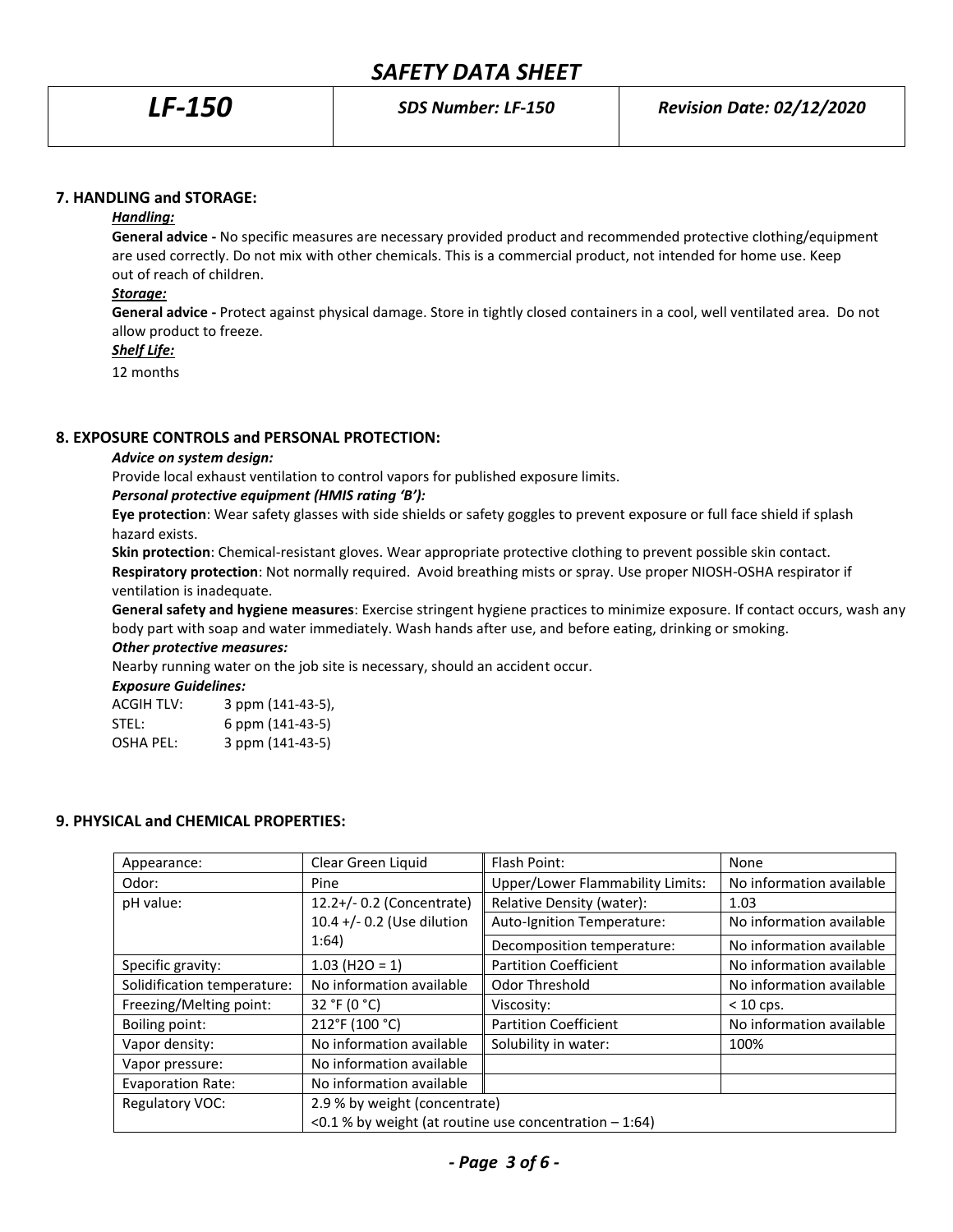## **10. STABILITY and REACTIVITY:**

*Conditions to avoid:* Freezing. Excessive heat or flame. *Substances to avoid:* Strong oxidizing agents, acids and bases. *Hazardous reactions:* Product is chemically stable under normal conditions of use and storage. *Decomposition or By-products:* In fire conditions: carbon monoxide (CO), carbon dioxide (CO2).

## **11. TOXICOLOGY INFORMATION:**

#### *Acute Toxicity (Symptoms):*

**Oral:** Ingestion may cause nausea, vomiting, and diarrhea. **Eye irritation:** Irritation, redness and tearing. **Skin irritation:** Irritation and redness. **Inhalation:** Irritation to the respiratory tract, headache and dizziness. **Sensitization:** Skin: N/A. Respiratory: N/A

#### *Chronic Toxicity:*

**Other information:** No carcinogenic substances as defined by IARC, NTP and/or OSHA.

#### **12. ECOLOGICAL INFORMATION:**

## *Biodegradation:* Test method: Unspecified Analysis method: Unspecified Degree of elimination: Not Established

#### *Environmental toxicity:*

Acute and prolonged toxicity to fish: Not Established Toxicity to microorganisms: Not Established Other ecotoxicological advice: Not Established

## **13. DISPOSAL CONSIDERATIONS:**

*Waste disposal of substance:* Dispose of in accordance with all Federal, State and Local regulations when storing and disposing of substances. It is the waste generator's responsibility to determine if a particular waste is hazardous under RCRA (EPA regulations for hazardous waste).

*Container disposal:* Dispose of in a licensed facility in accordance with local regulations.

## *RCRA:*

Unspecified.

## **14. TRANSPORTATION INFORMATION:**

**DOT:**

**Proper Shipping Name:** COMPOUND CLEANING LIQUID (NON-HAZARDOUS)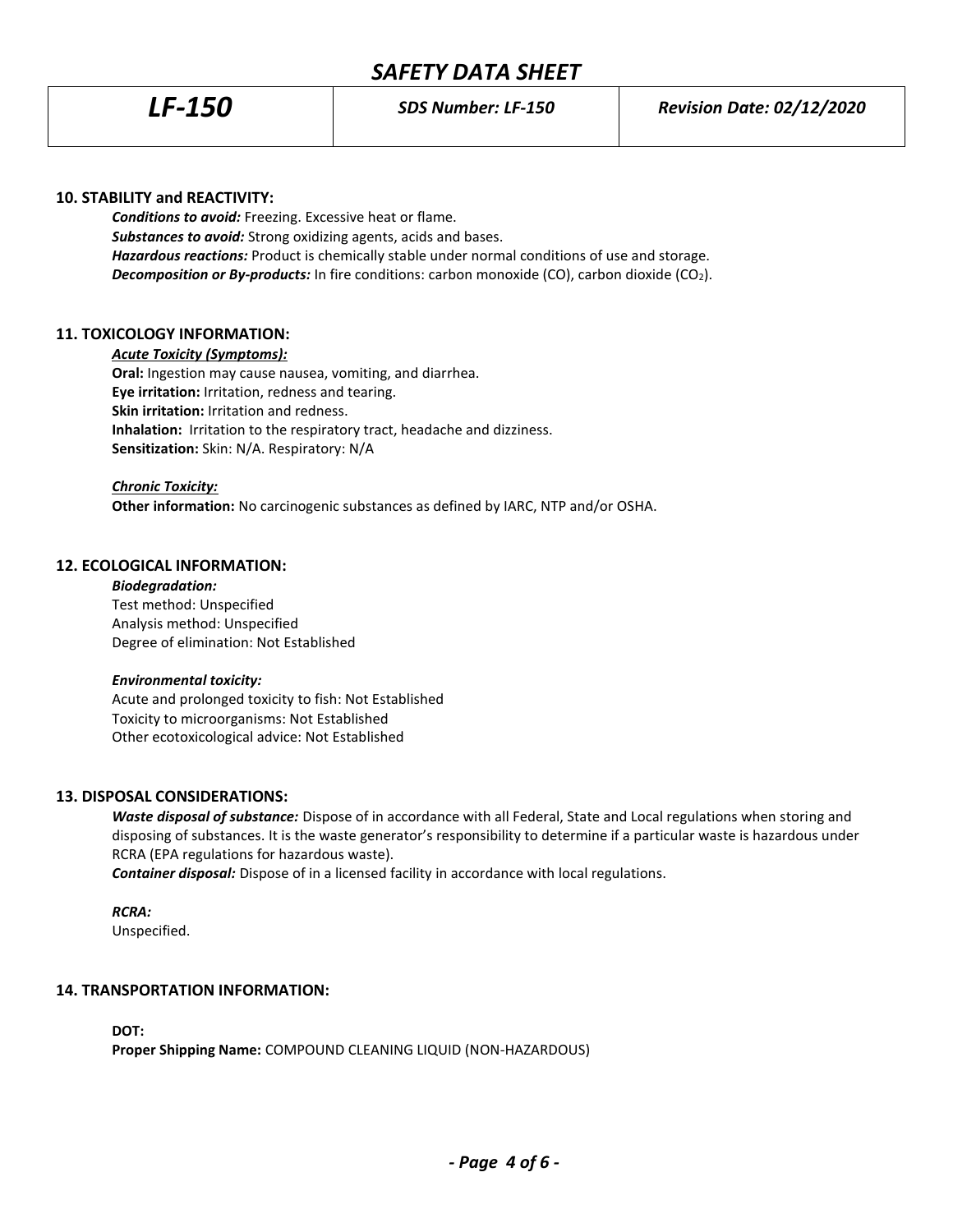# *SAFETY DATA SHEET*

| <i>LF-150</i> | <b>SDS Number: LF-150</b> | <b>Revision Date: 02/12/2020</b> |
|---------------|---------------------------|----------------------------------|
|               |                           |                                  |

## **15. REGULATORY INFORMATION:**

*Federal Regulations:* **Registration status:**

TSCA, US: All components are listed or exempt.

**SARA hazard category (EPCRA 311/312):** Acute health hazard **SARA TITLE III, SECTION 313:** CAS Number: Chemical Name:

None

#### *State Regulations:*

Chemicals known to the State of California to cause cancer, birth defects or other reproductive harm

CAS Number: Chemical Name:

None

## *CA Cleaning Product Right To Know Act of 2017: Ingredient Disclosure*

| <b>INGREDIENT</b>                          | <b>CAS NUMBER</b> | <b>FUNCTION</b>           |
|--------------------------------------------|-------------------|---------------------------|
| <b>WATER</b>                               | 7732-18-5         | <b>DILUENT</b>            |
| ALCOHOLS, C6-12, ETHOXYLATED PROPOXYLATED  | 68937-66-6        | <b>DETERGENT</b>          |
| ALCOHOLS, C10-16, ETHOXYLATED PROPOXYLATED | 69227-22-1        | <b>DETERGENT</b>          |
| SODIUM TRIPOLYPHOSPHATE                    | 7758-29-4         | <b>ALKALINE BUILDER</b>   |
| 2-AMINOETHANOL                             | 141-43-5          | <b>ALKALINE BUILDER</b>   |
| PHOSPHATE ESTER OF ETHOXYLATED ALCOHOLS    | 68130-47-2        | DETERGENT                 |
| SODIUM METASILICATE                        | 6834-92-0         | <b>ALKALINE BUILDER</b>   |
| PHOSPHORIC ACID                            | 7664-38-2         | NONFUNCTIONAL CONSTITUENT |
| DIPENTENE (TERPENE HYDROCARBONS)           | 68956-56-9        | <b>FRAGRANCE</b>          |
| <b>ACID GREEN 25</b>                       | 4403-90-1         | <b>COLORANT</b>           |
| <b>ACID YELLOW 11</b>                      | 6359-82-6         | <b>COLORANT</b>           |
| <b>ACID YELLOW 23</b>                      | 1934-21-0         | COLORANT                  |

## **16. OTHER INFORMATION:**

| <b>NFPA Rating:</b>     |                                                                                         |                    |                      |
|-------------------------|-----------------------------------------------------------------------------------------|--------------------|----------------------|
| Health: 1               | Fire: 0                                                                                 | Reactivity: 0      | Special Hazard: none |
| <b>HMIS III Rating:</b> |                                                                                         |                    |                      |
| Health: 1               | Flammability: 0                                                                         | Physical Hazard: 0 |                      |
|                         | Personal Protection: B (safety glasses with side shields and chemical-resistant gloves) |                    |                      |

*Both NFPA and HMIS III rating systems use a numbering scale that ranges from 0 to 4 to indicate the degree of hazard. A value of zero means the substance possesses no hazard while a value of four indicates high hazard.*

**NFPA** Rating **0 HMIS Rating 01 HEALTH 1 0** FLAMMABILITY **0** PHYSICAL HAZARD **0** PERSONAL PROTECTION **B**